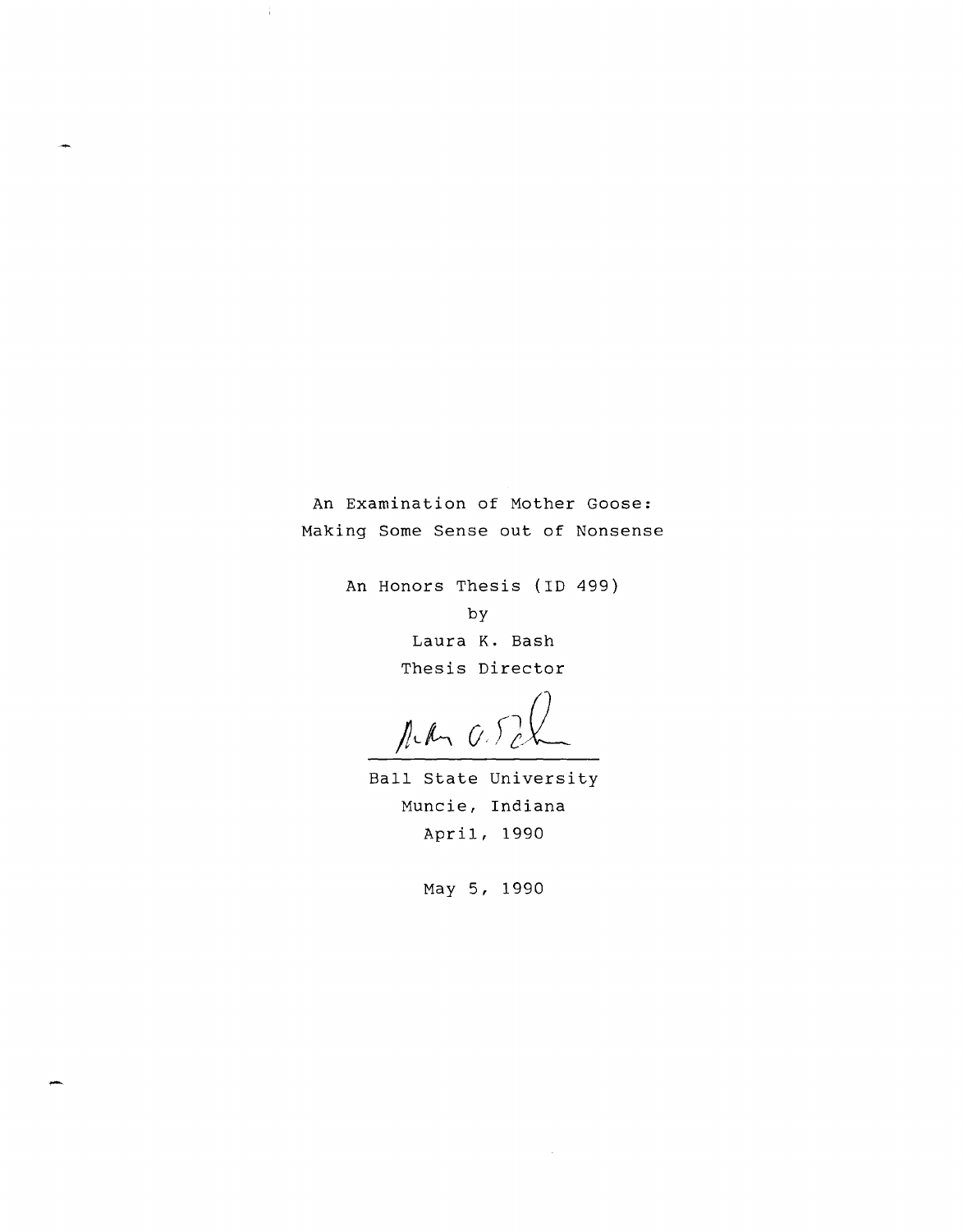$S_{\rho}$ Coll thesis LD<br>gu 8?  $, 74$ 1'190 *,03'1'4* 

> Funny isn't it, how you can't remember what you did last week, but you're able to recall numerous childhood memories that remain vivid despite the years. One of my clearest and fondest memories from my childhood is when I was six years old. At that time my younger sister was just beginning to eat baby food, or I should say she was old enough to start eating baby food. She was not a cooperative child, and trying to get her to swallow, but not spit, was like engaging in combat. My mother tried everything, but what finally worked was the famous jingle about a small boy who terrorizes girls on the playground. This boy was Mother Goose's own Georgie Porgie. We tried many other distracters after this, but my sister refused to eat unless Georgie was sung continuously--it got to be exhausting for those singing, but she loved it. It was her first experience with nursery rhymes, and it was a smashing success.

> The episode was hardly my first introduction to the rhymes; I was already expertly tripping them off the tongue. I had a record which told stories about the rhymes, and I listened to it until I could recite them verbatim. Seventeen years later I am as captivated by these compact masterpieces as that five year old girl. The more I learned about the rhymes, their history, and the controversy they sometimes spark, the more intrigued I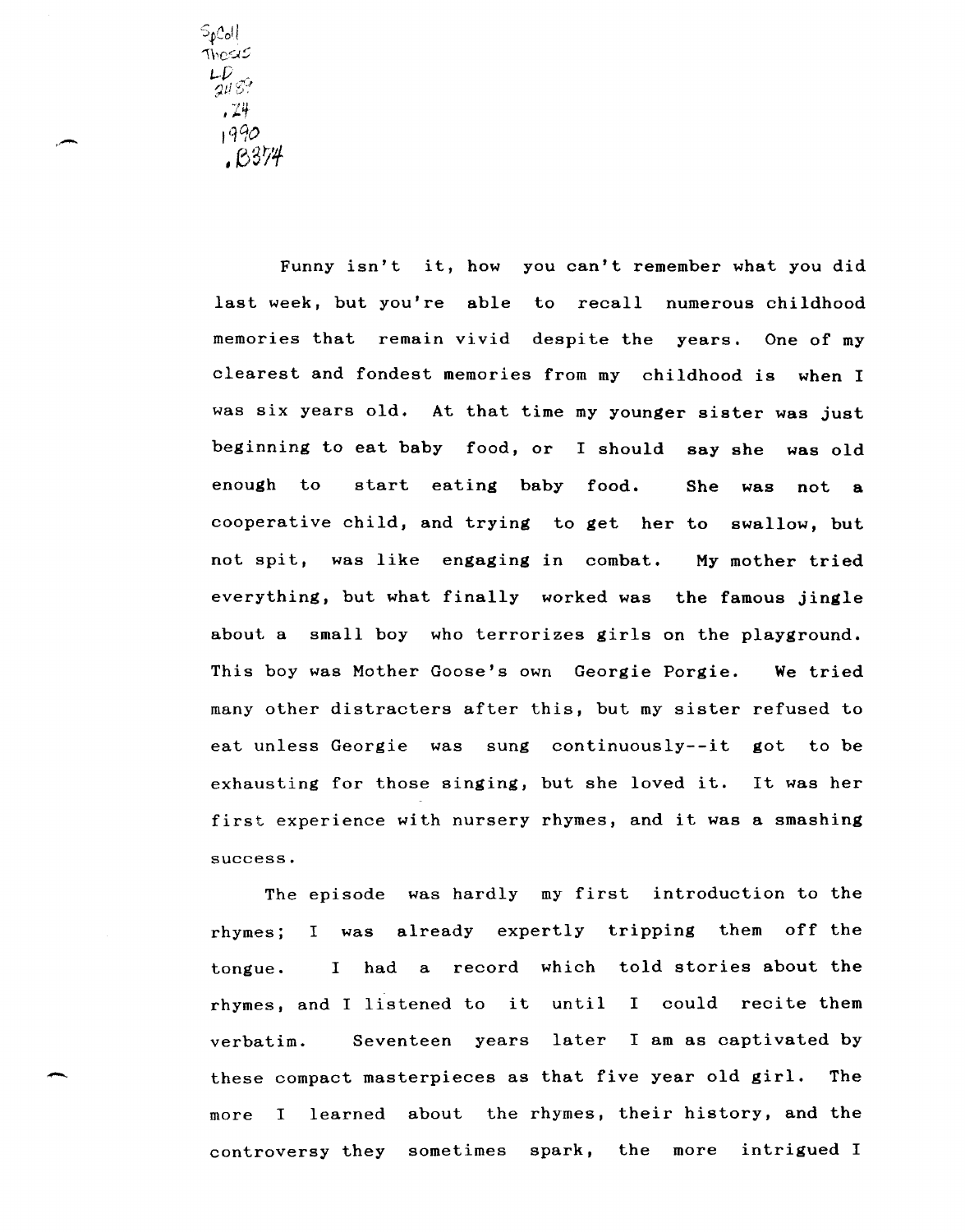became to study them further. And so I have learned more, although I believe I have only scratched the surface. I discovered fascinating theories as to who the revered "Mother Goose" actually was, as well as who some of her players might have been. Most amazingly, I found a heated controversy as to whether the Lady's rhymes are actually suitable for young children, or whether they model deviant behavior and encourage violence.

-

-

So just who was Mother Goose? Although theories abound, my personal feeling is that her anonymity is part of both her charm and success. As varied as her rhymes however, are the explanations as to her identity. The more well-known theories are easy to discover, although they often sound as fanciful as the jingles themselves. Upon more intense research, theories can be found which, although lacking in dramatical flair, contain a simple and logical believability. One of the two most common explanations combines two famous women both named Bertha, both from France (Baring-Gould, 16). The first was Queen Bertha, mother of Charlemagne she was known for having an oddly shaped webbed foot which was and is pictured in much French folklore as sitting at a spinning wheel surrounded by children who are listening to her tales. The other Bertha of this theory was married to Robert II of France, and, so the story goes, the result of their incestuous marriage was a child with the head of a goose. Hardly a pleasant visualization, and certainly the name "Mother

2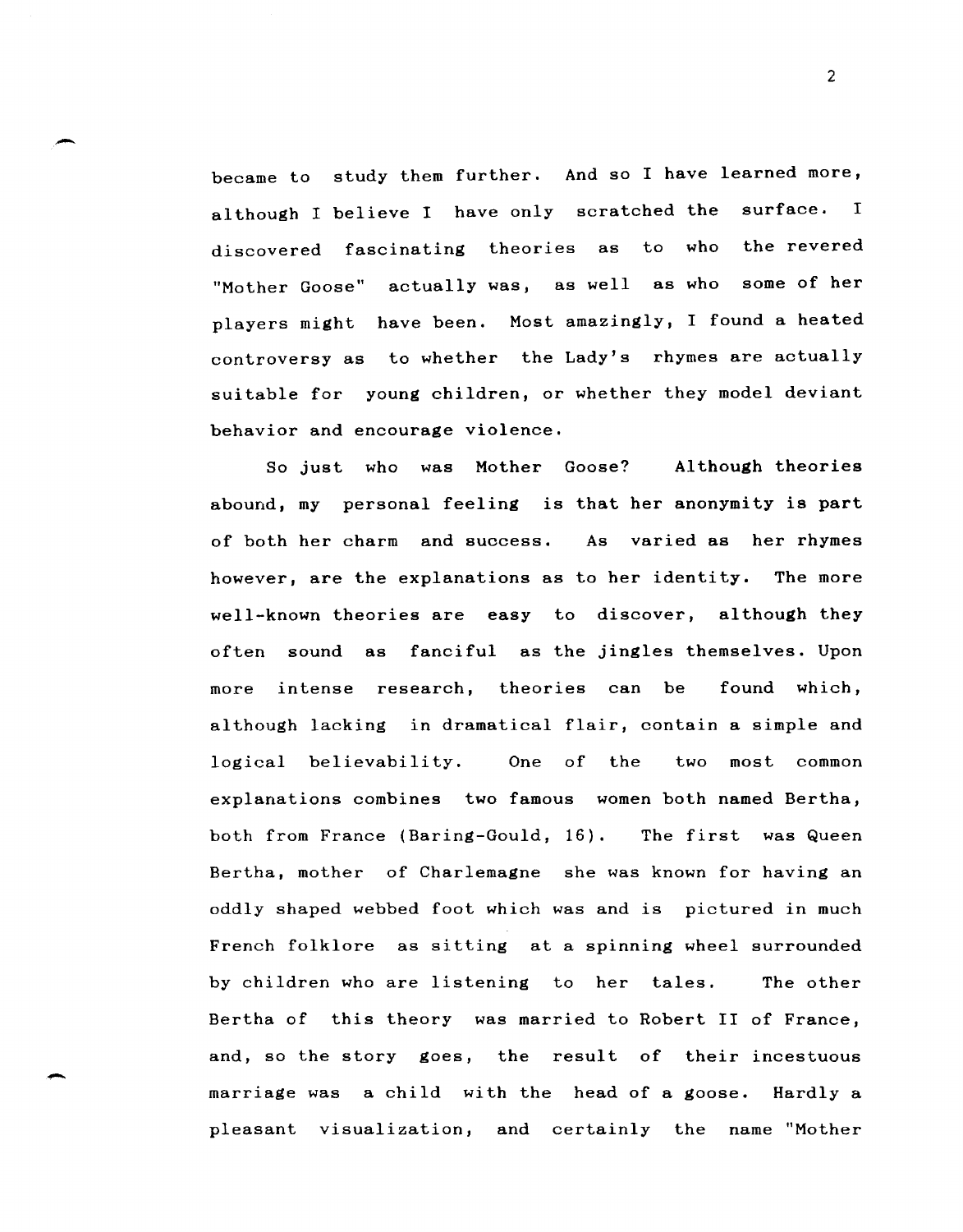Goose" as applied to this Bertha is a more literal term than any adult would conceive of. Originally the stories of these two women were separate, but because of their shared name, the two stories became one over the years.

Having heard from Europeans, it seems only fitting that Americans make their bid to claim that Mother Goose is indeed, like apple pie or baseball, an American institution. Their candidate is Elizabeth Goose (originally Vertigoose) of Boston who lived from 1665-1756. Having had several children (and in turn several more grandchildren) , Elizabeth wonderful stories and rhymes, both from memory and her supposedly told the most

imagination. In 1719,

her son-in-law

.-

supposedly published a book from his printshop which contained many of these rhymes and jingles (Delmar, 12).



Some say he did so to mock her, but  ${Bleirer,34}.$ it is much more pleasant to side with those who believe he did it as a tribute. Either way, this is a flimsy theory at best. No matter that a copy of the 1719 book has ever been found, no matter that any printing of the book has ever been uncovered. Indeed no matter that the first usage of "Mother Goose" as connected with stories for the young was Perrault's 1679 collection of fairy tales. Ignore the fact that Perrault's publication appeared twenty-two years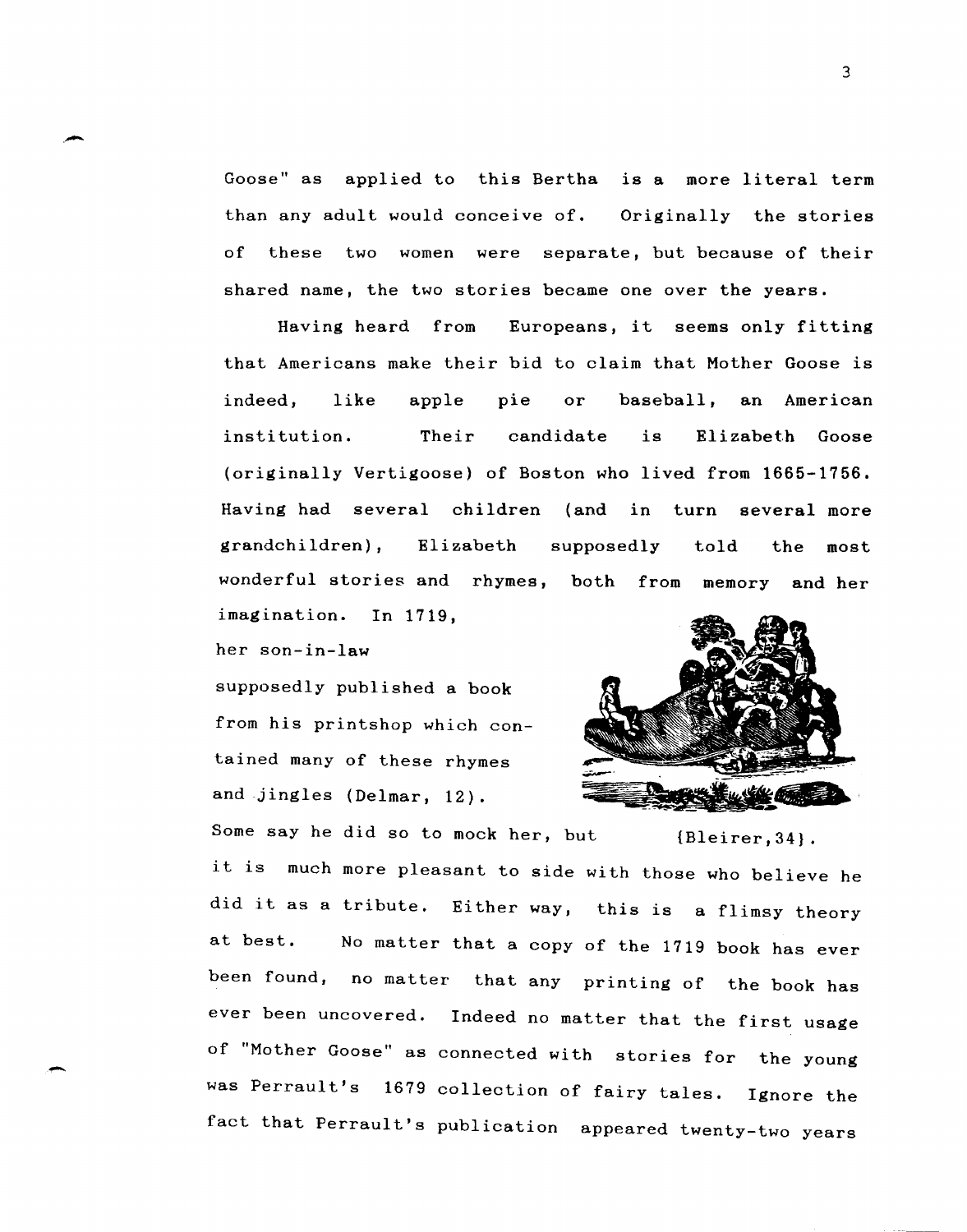before Thomas Fleet's elusive book. Even supposing that the Fleet book did indeed exist, using the title of Mother Goose was hardly an idea that began with Elizabeth Goose. Proponents cling fiercely to the theory, however, and make the pilgrimage to "Mother Goose's" headstone. Ironically, this grave holds Isaac Goose's first wife; Elizabeth is buried in an unmarked grave some distance away (Delmar, 13) •

-

-

Romantic as this version is, few serious scholars of the rhymes support it, and actually a simple and quite believable theory for the name does exist. In The Authentic Mother Goose, Barchilon and Petit suggest that in France the older women of the village were given the job of tending the geese since it required little skill or strength. Because it did require so little, these women were no doubt faced with a dilemma. Either they could sit and stiffen from boredom or find a way to pass the time. Telling stories and singing songs were amusements the women could share not only with each other but with the village children as well. These women earned the title "ma mere" $-$ -Mother Goose (Barchilon and Petit, 10). Hardly a glamourous always charm in and yet decidedly so, for there is the thought of the common person contributing to something of lasting importance.

Although I personally sense this last theory is closest to the truth, I must admit that I think it best if we never know. If Mother Goose had been a living,

4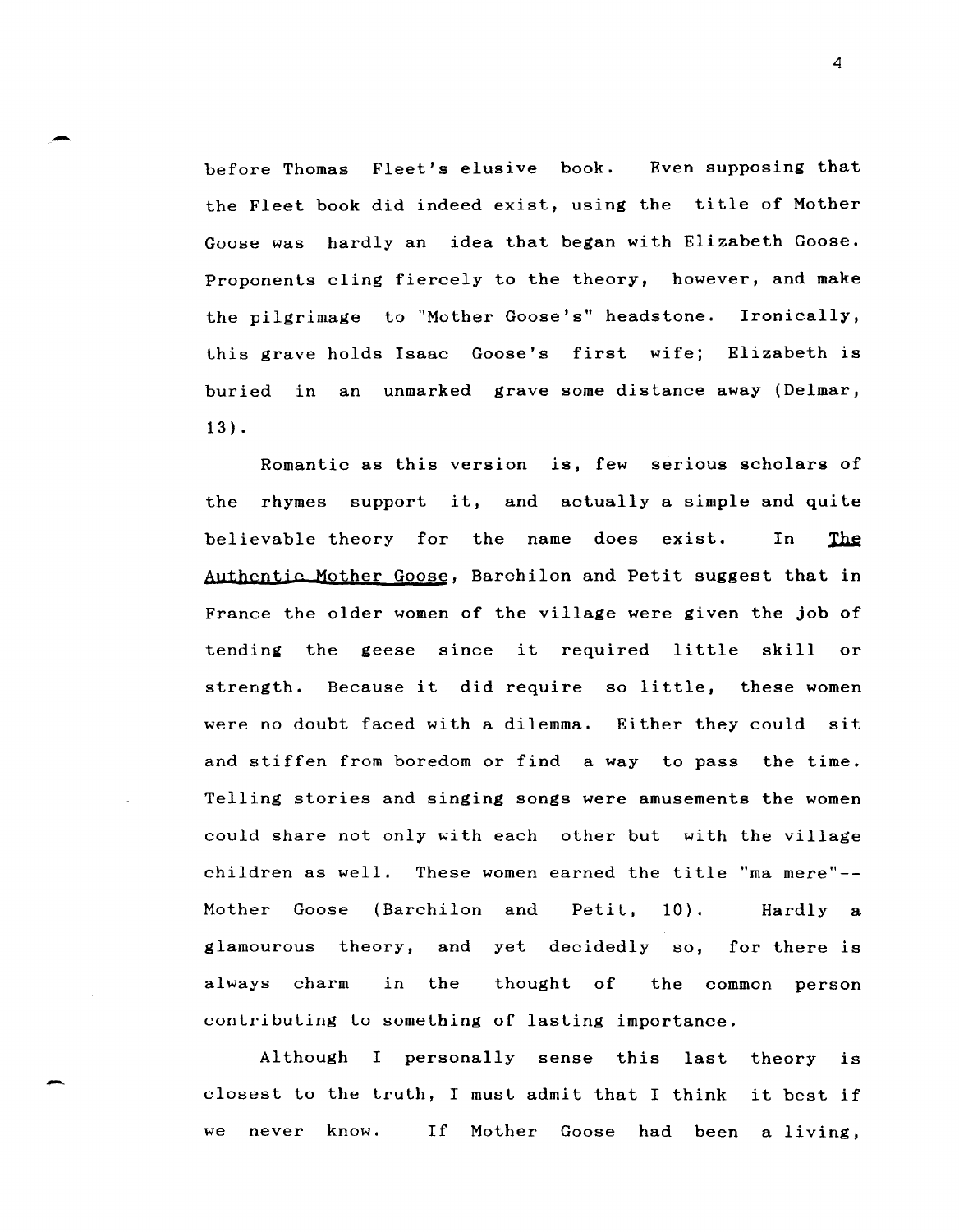breathing person whose picture we could show children and make real to them, then I believe she would lose some of her appeal. Now she is a friend whom each child creates in his/her own mind, tailor-made to fill that child's special needs, and what is more real to a child than that which is magic?

Magic or fun had little to do with the rhymes in the beginning, however. Basically, the verses served four purposes for those who used them:

educational, historical, political, and/or social. The first was educational, as these jingles were sung or chanted for infants and toddlers. Most of these Most of these rhymes have accompanying movements. This group is perhaps the one which is still widely known and used by parents and teachers of young children today. Such toe or finger play rhymes as " This Little Pig" or " Thumbkin" are

-

,-



popular in nursery, child care,  ${Arbuthnot, 125}.$ and preschool centers, at least those that I have observed or worked in. Concepts such as parts of the body, letters,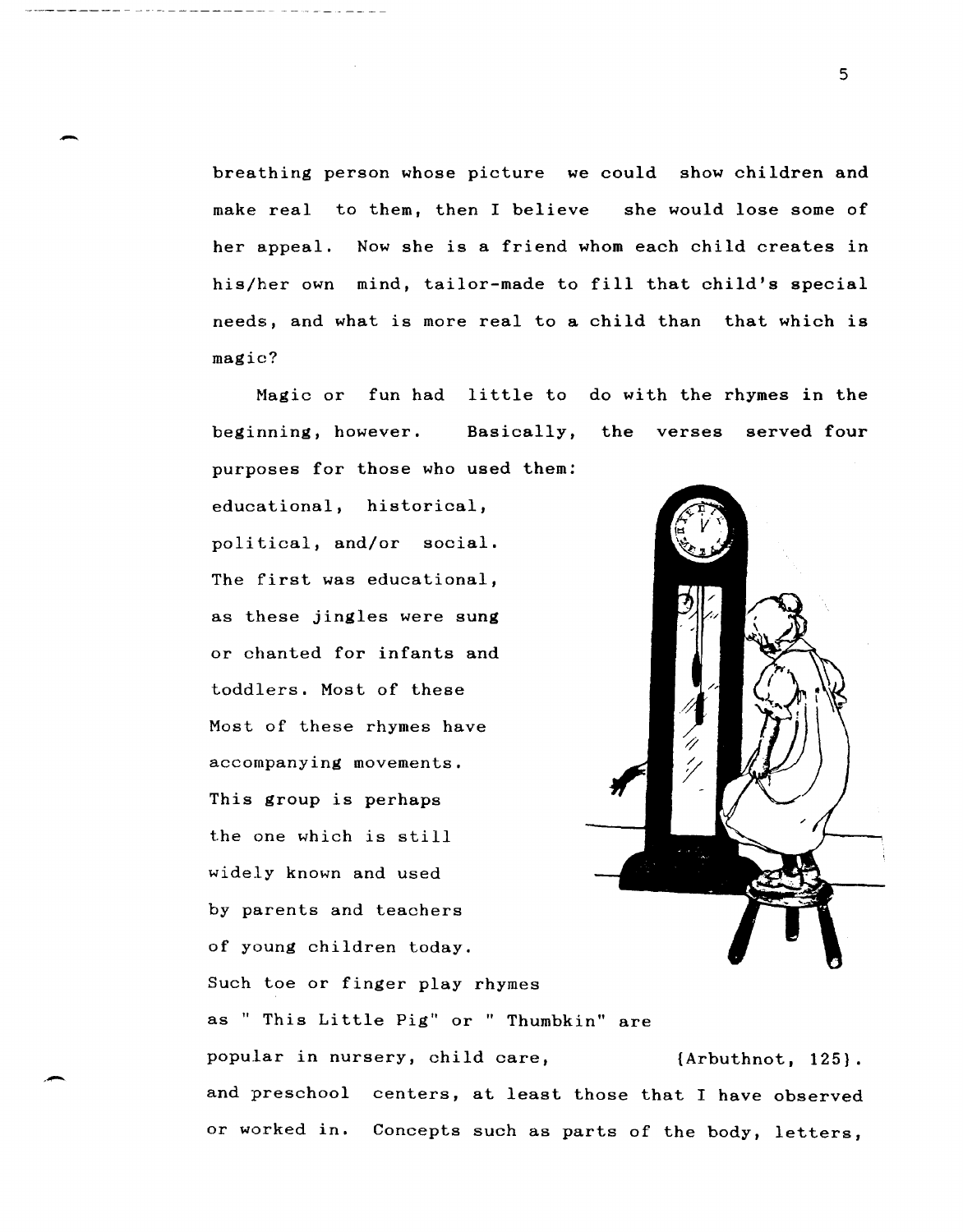and counting are not mastered after one exposure, and even in Mother Goose's time this was apparent, as many of the rhymes were teaching the same lesson with different words but very similar motions. These rhymes had the wonderful advantage of teaching the children without their being aware of the learning taking place. This group of rhymes is probably one of the smallest, although for someone with young children dozens of them may spring to mind.

-

-

Another group was that written to record some important historical event. The most famous of this category, of course, is "London Bridge." Although most people are familiar with the first and ninth verses which tell of the bridges "falling down" and being rebuilt, they may not realize that sixteen additional verses exist. For example, here are the first four verses of the rhyme:

London Bridge is falling down, my Fair Lady.

How shall we build it up again, my Fair Lady?

Build it up with wood and clay, my Fair Lady.

Wood and clay will wash away, my Fair Lady(Spier, 1-9). The entire rhyme actually tells the story of the bridge's lifespan and its destruction by the great fire of London, for although the fire did not burn the bridge itself, it greatly weakened the arches and supports. While the rhyme is not specific as to which reconstructions of the bridge it describes, documentation does exist of one Margery Bacheler, who in 1437 left her gold wedding band to the bridge through her will (Spier, 35). Perhaps this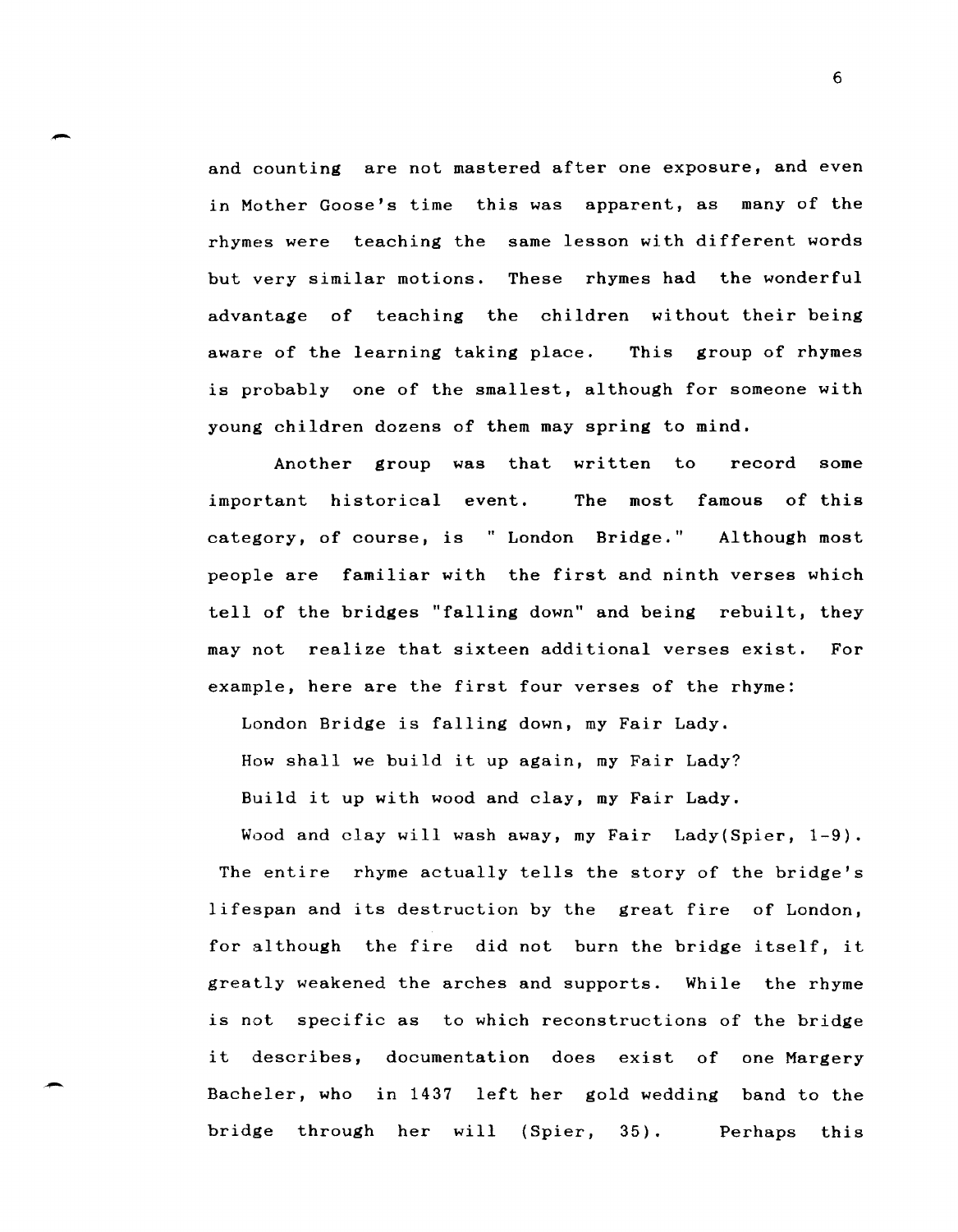inspired the verse "Build it up with silver and gold, my Fair Lady."

Another lesser known rhyme which records a historical event is this one:

Dr. Foster went to Gloucester

In a shower of rain;

-

.-

He stepped in a puddle

Up to his middle,

And never went there again(Delmar, 124).



{Lobel, 22}.

This rhyme is speculated to be about Edward I, whose horse and coach became so deeply mired in mud that the king vowed on the spot he would never step foot in the town again (Delmar, 124).

Although almost every rhyme is said to hide some historical or political allusion, this is highly unlikely. Some authors, however, such as Katherine Elwes Thomas,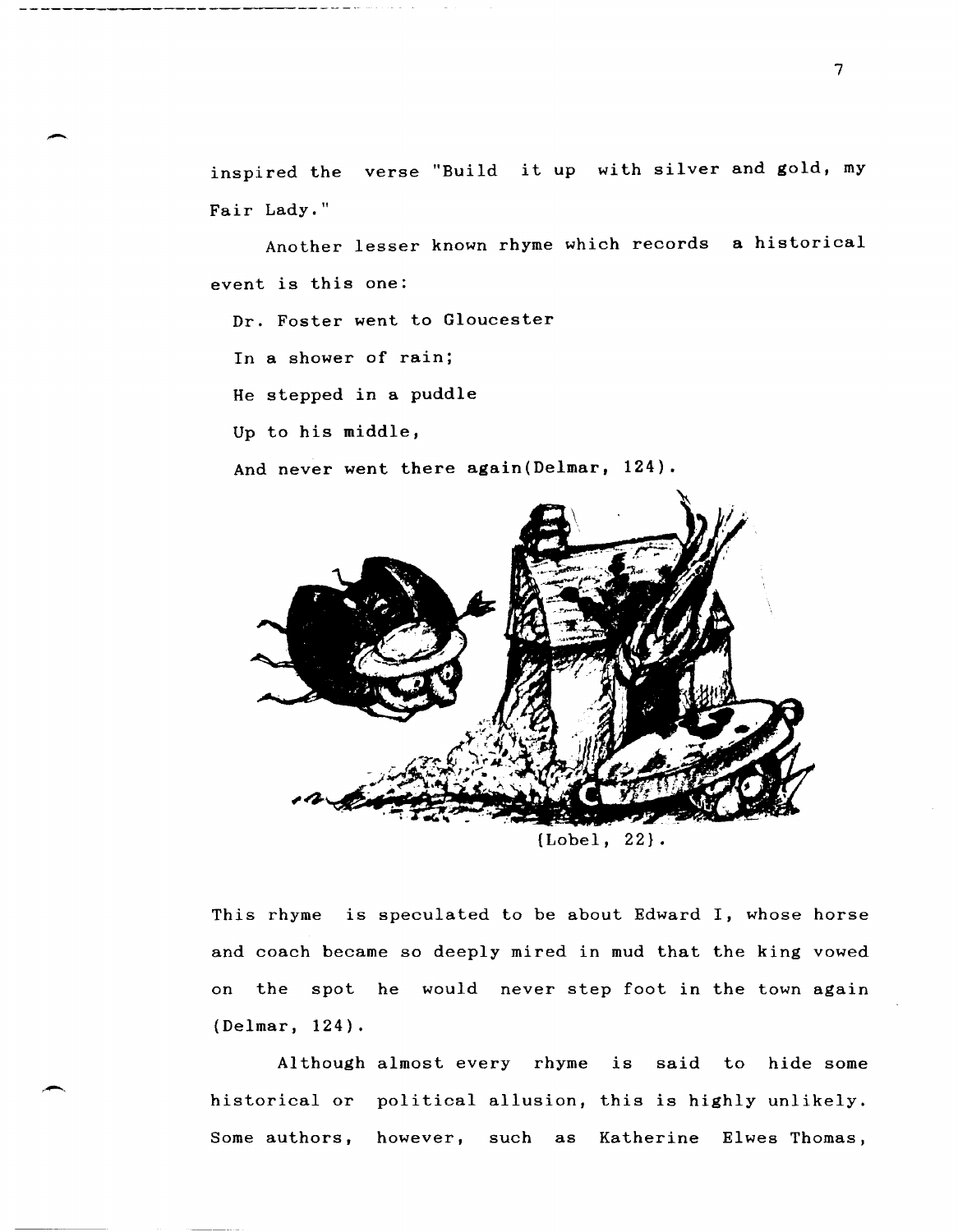interpret all rhymes to fit some historical event or political scandal. Many of the jingles in Thomas's book have explanations which seem simply too fantastic to believe. One such is her interpretation of the famous jingle, "Jack and Jill." She states that the names are terms for priests, two in particular, Bishop Tarbes and Cardinal Wolsey. Poor Cardinal Wolsey is attached to at least a dozen rhymes in her book. This time, however, he is travelling to France(or " up the hill") and Miss Thomas claims that during this trip, the two priests laid groundwork for Henry's VIII's split with the Roman Church, therefore undoing themselves (Thomas, 92). Two problems present themselves when reading her intriguing explanations. First, Thomas seldom gives conclusive documentation but frequently uses that from which she could draw conclusions. Secondly, she fails to offer any additional theories that exist about the rhymes. "Jack and Jill," for instance, was said to be based on a Scandinavian myth of two children captured by the moon while trying to steal a bucket of dew (Eckenstein, 20). Not only does Miss Thomas ignore such theories, but she presents her own as if they are clearly documented fact.

-

-

Some rhymes were written as political statements, however, as that was the only safe form of negative expression in the days of kingly rule. To avoid losing their heads, political critics of the time would write catchy jingles full of symbolism which the common people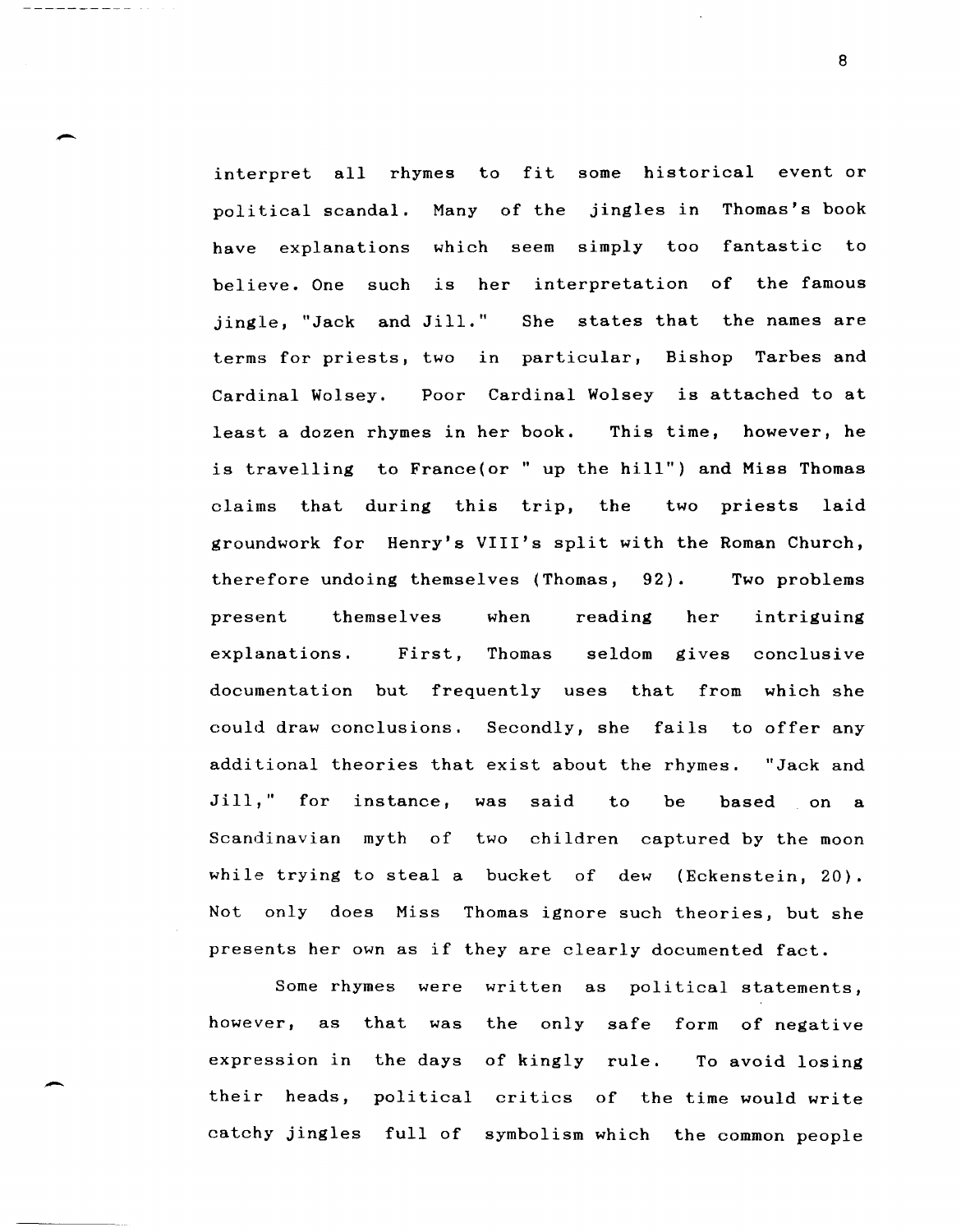would pick up and circulate through the land. The most famous in this category is the well known rhyme "Hey Diddle Diddle," a rhyme about Queen Elizabeth I of England. Elizabeth was often called the cat and is said to be the cat of many nursery rhymes. It is also said that she loved to dance to fiddle music, and did so often. The dog in the rhyme is speculated to be Elizabeth's on-again off-again lover Robert Dudley, whom she once referred to as

-



{Mother Goose's Nursery Rhymes, 37}. "her little lap dog" (Delmar, 131) . The "dish" and the "spoon" were involved in making sure the Queen's food arrived free from poison. The story goes that when the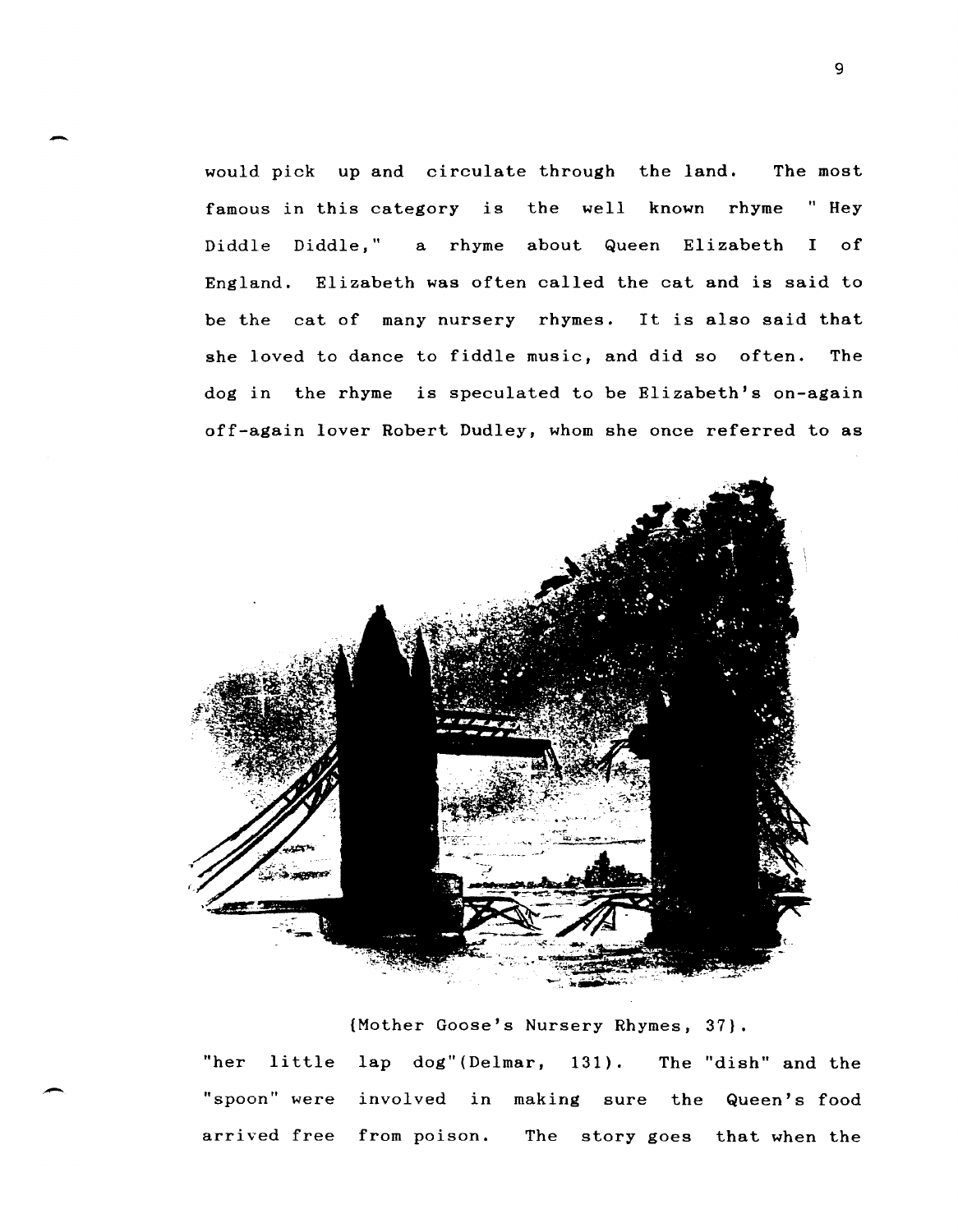Queen discovered that her dish and spoon had been secretly married, she was so enraged that she locked them in the Tower of London where they spent the rest of their lives and had two children.

-

While several other famous politically based rhymes exist, such as "Ride a Cock Horse" or "Mistress Mary," they are not as abundant as some would have us believe. Many of the rhymes do, however, show something perhaps more fascinating and important than either historical or political influences. Robert Darnton believes that the rhymes exhibit a social record of their times. Such rhymes as "The Old Woman in a Shoe," "Pease Porridge," or "Old Mother Hubbard" demonstrate actual living conditions of common people. Also, rather than being a specific tale of a single person's life, these rhymes were written to reflect the general harshness and struggle that most men, women, and children lived every day(Darnton, 40). Because parents of the 1600s and 1700s did not believe in coddling their children, they did not hide the horrors of society from them. Children in this time period grew up with poverty and violence from the moment they were born. Mother Goose's catchy jingles no doubt gave them a outlet for dealing with the hunger, abuse, and hard labor which they faced daily. During this time, children spent many hours playing the games that went along with these rhymes and indeed, parents knew them as well as their children.

Not every one has embraced the nursery rhyme though.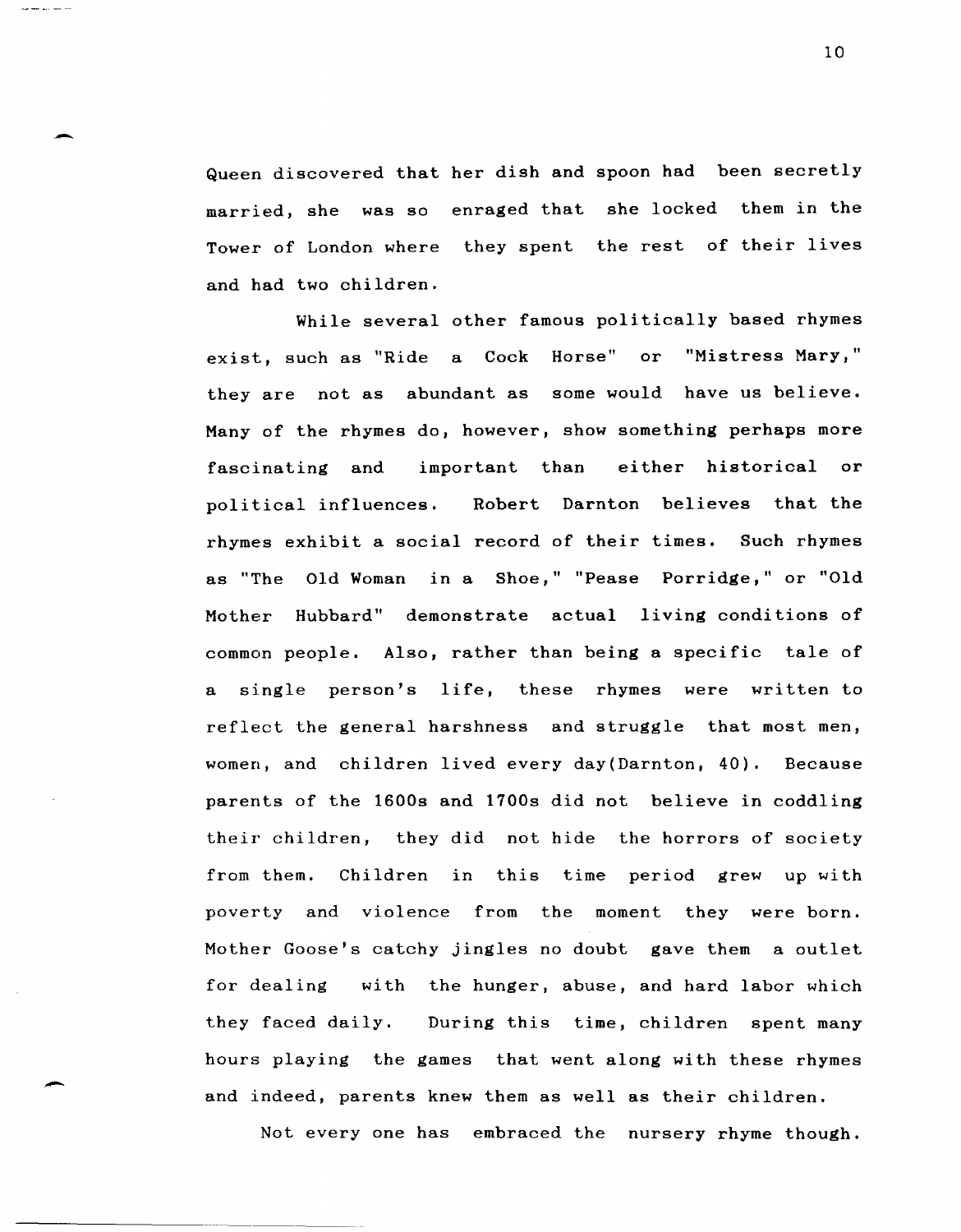Almost from their beginning, opponents have criticized their use with children. These opponents give two basic reasons why the rhymes are unsuitable for children: lack of moral codes and encouragement of violence. The Quakers were one of the first groups to object to Mother Goose. They felt that many acts described in the jingles were sacrilegious, but admitting their power to catch on they tried to doctor the rhymes (Baring-Gould, 19). One rhyme that underwent the transformation was "Hey Diddle Diddle"; the lines were not totally changed, but the rhyme was slaughtered. "Hey Diddle Diddle . . . was redone by some sober 'parson' as follows: the dog does not laugh, but barks; the cow does not jump over the moon but under the moon, that is, below, in the meadow. . . "(Bodger, 405). Obviously the attempts of the Quakers to tame the Lady's rhymes failed. But they are not the only ones who felt that the rhymes exhibited a negative influence. In 1925, Mrs. Winifred Sackville Stoner, Jr., tried her own hand at writing what she considered to be sound educational nursery literature (Baring-Gould, 19). What she turned out, unfortunately, were poor imitations such as:

Every perfect person owns

-

Just two hundred and six bones(Baring-Gould, 19).

Probably the most famous tirade against nursery rhymes came in 1952 when Geoffrey Handely-Taylor published a work on nursery literature reform. This work contains a fortythree line detailed breakdown of the violent and unethical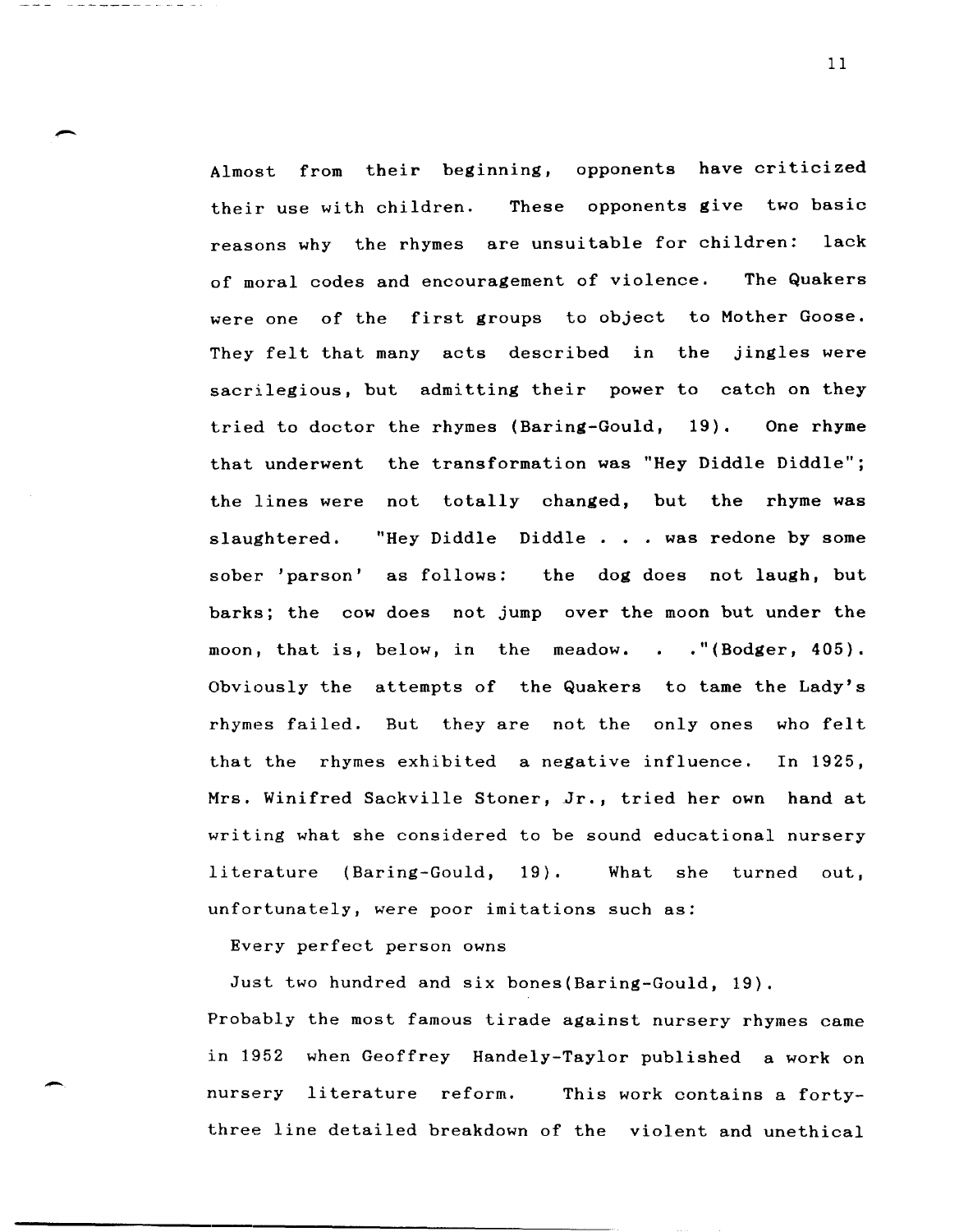acts taken from what Taylor claims to be an "average collection." The list includes some acts which I cannot find an example of, for instance body snatching or devouring of human flesh, and lists acts which although not violent, can be considered immoral, such as racial discrimination and cursing. Not only did I fail to locate rhymes to support all of Handley-Taylor's list, but the literature which I studied gave no indication of his having listed these rhymes in his own work.

-

-

My research turned up surprisingly little from the opponents side. Taylor's publication in 1952 is the last major critical work that I discovered. Literature from the mid-to-late 1960s is much more positive, with the 1970s and 19808 being relatively quiet, but positive as well.

As fiercely as those above cry out against the rhymes, proponents of Mother Goose clamor just as strongly for their continuance. The advocates see many benefits of using Mother Goose as both a formal and an informal learning tool. One reason that many educators support the rhymes goes back to Darnton's view of their social origins. Children from the inner city share much with the children of the sixteenth and seventeenth centuries. Both had little time to spend worrying about such luxuries as playing or learning; their goal was in surviving. These children of the city live in a hard world, and placing them in a middle class learning situation is like placing an American child in a Japanese classroom. When these urban

12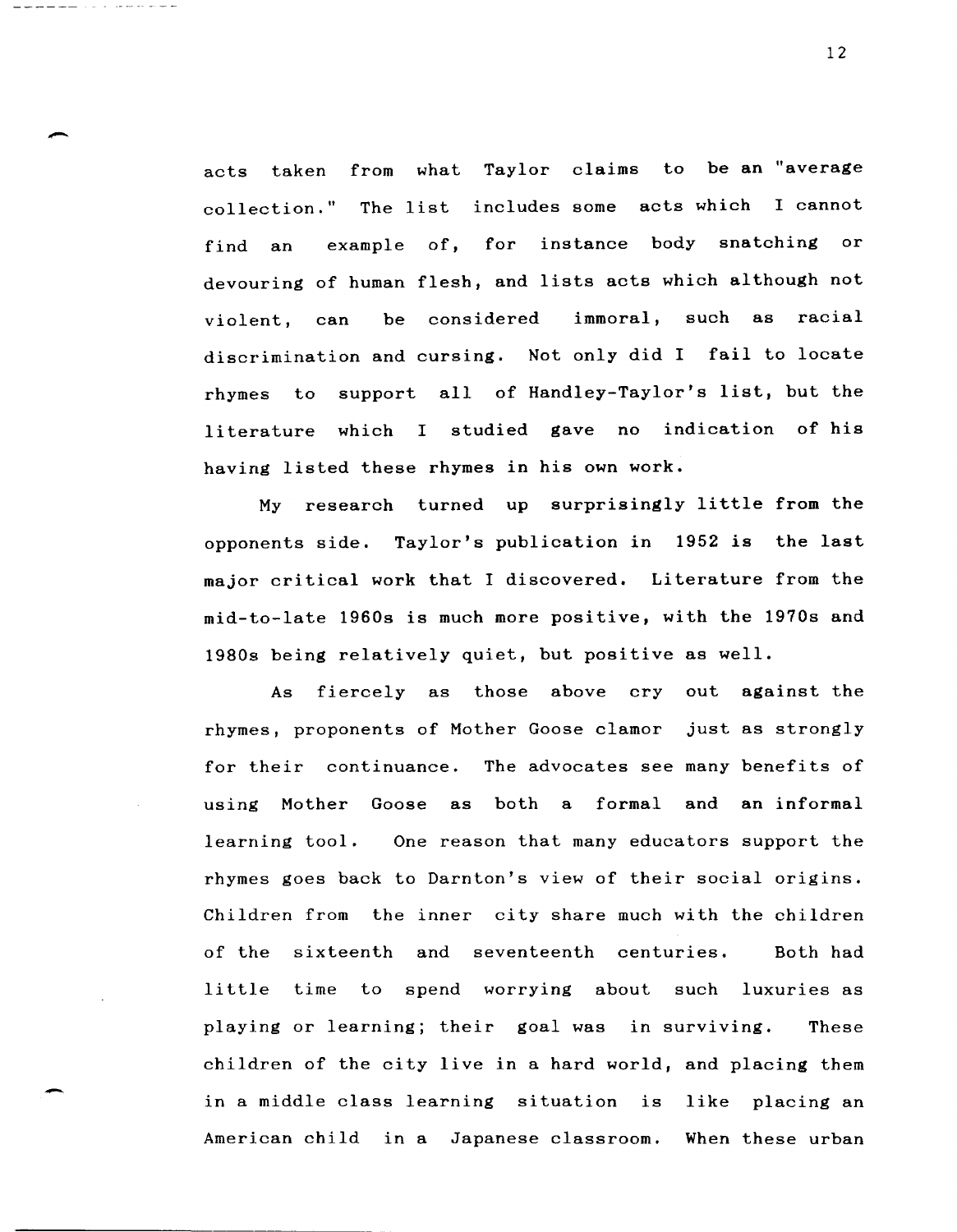children are presented with material that is the middle class ideal, they simply cannot relate to it. Further, presenting this type of material to such children fails to help them deal with their problems; quite the contrary, it frustrates them and may actually cause them to react outwardly in a negative manner. Mother Goose is different, however; she is not pretentious, nor does she cater exclusively to the well-to-do. When children read her lines they can work off their anger through them without actually having to go out and do something negative.

All children (all people for that matter)use some kind of escape mechanism when they need to let off steam. Some

people turn to athletics, some to hobbies or work, others to reading. Take the rhyme, "The Old Woman Who Lived In a Shoe," for example; the child can use this rhyme to pretend to be the mother and can play out the role

-

-



of being in control of  ${Lobel, 53}.$ a situation rather than a helpless child. This eliminates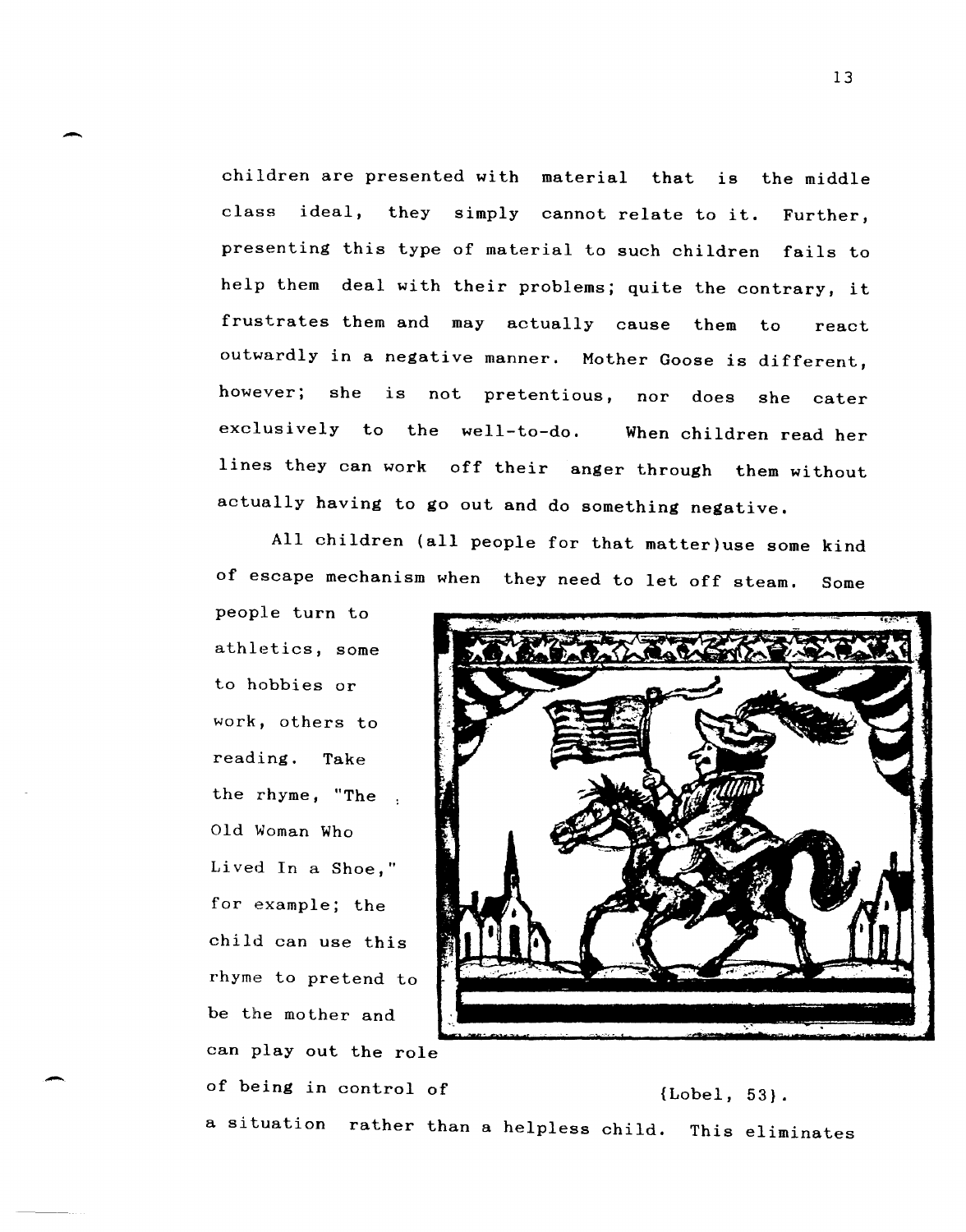the child's need to go do something destructive to let out this same energy.

-----

Bruno Bettelheim feels that teaching children how to deal with anger and violence has been neglected by adults (Bettelheim, 188). Children are presented with reading material which is blatantly devoid of aggression and then punished for even minor acts of violence with no thought given to the violence in the punishment itself (Bettelheim, 189).Children use play to tryout many roles and often imitate what they see at home. Parents who give out violent punishments at home should not be shocked to find their children engaging in violent play. Indeed, by using nursery rhymes, children have the perfect cathartic vehicle which is no more destructive than the imitative play of the home. ". . . escape values are necessary for coping with the hard realities of life. We might hypothesize that disadvantaged children, of all children, stand most in need of the magic of the fairy tale fare" (Seaberg, 509). So for the disadvantaged child, their literary Mother Goose is a sort of celebration of life, all that is good, bad, and glorious.

But other benefits of the Lady's literature exist for all children. The major benefit children can gain from Mother Goose is in the area of language/reading development. Beginning with the educational rhymes that are done with the infant and toddler, these rhymes expose children to the flow and rhythm of the language. The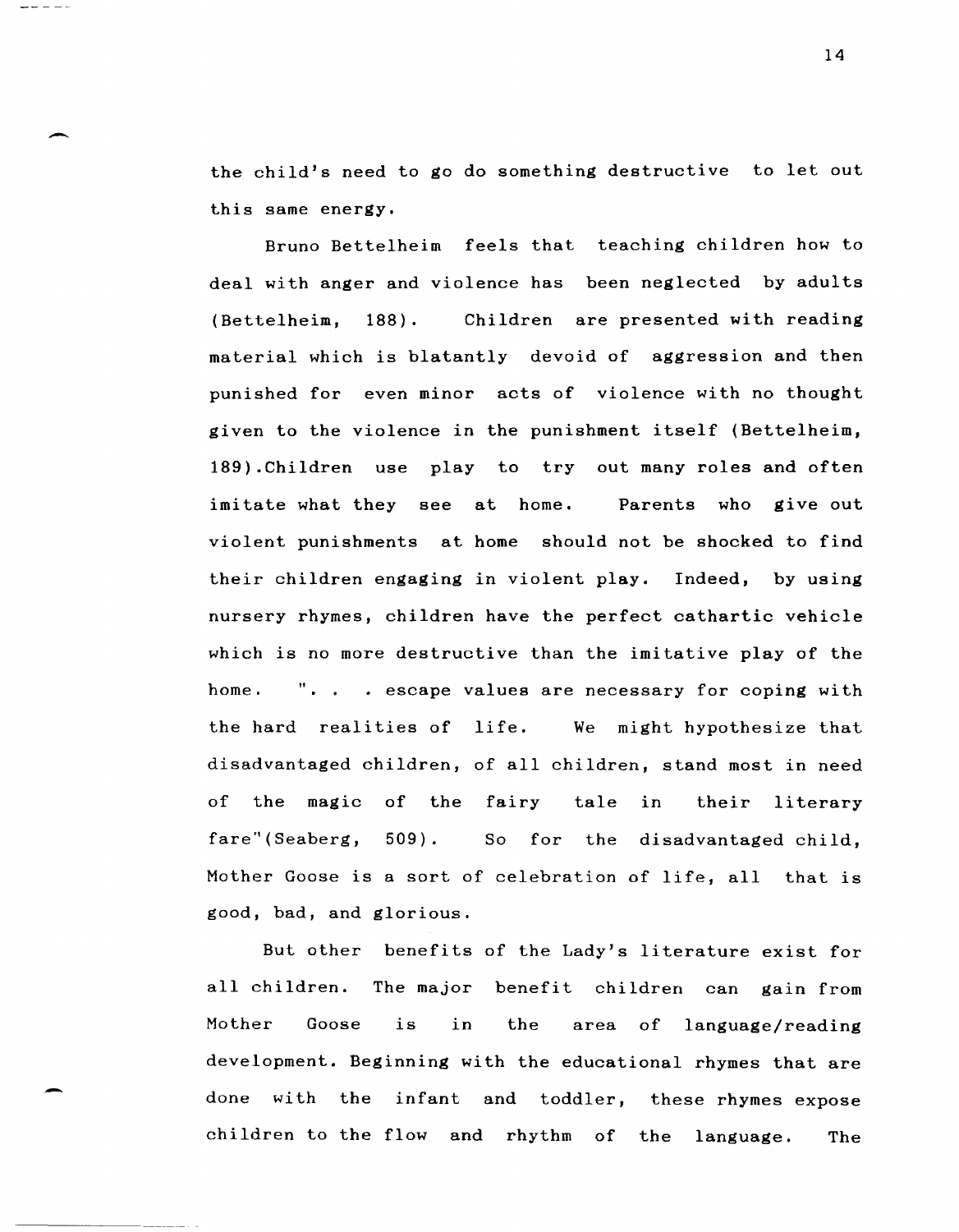actions that accompany the rhymes and the proximity necessary encourage interaction, whether it is a smile and a coo from an infant or a toddler's hesitant voice joining in the song. Educators have long known of the teaching power of the jingles, although the use of the rhymes has not always been implemented to their potential. For instance, in 1916 a series of basal readers published by

Ginn used a nursery rhyme as an introduction to the lesson(Delmar, 267). The rhyme was first to be memorized by the children and then the lesson was to be read. Unfortunately, the lessons themselves used the (Baring-Gould, 245}.

-

,-



Mother Goose characters to present a "Dick and Jane" reading format. The rhyme itself had little relevance to the actual reading lesson, and the text of the reader continued on for page after page engaging the characters in what Mother Goose herself must have considered appalling conversations.

But before children are ready to attack the actual printed word, they must first develop the appropriate skills. One vital skill is that of discrimination, both auditory and visual. Children can learn these skills through slight differences in voice, expression, or objects. In a house that is noisy and cluttered, learning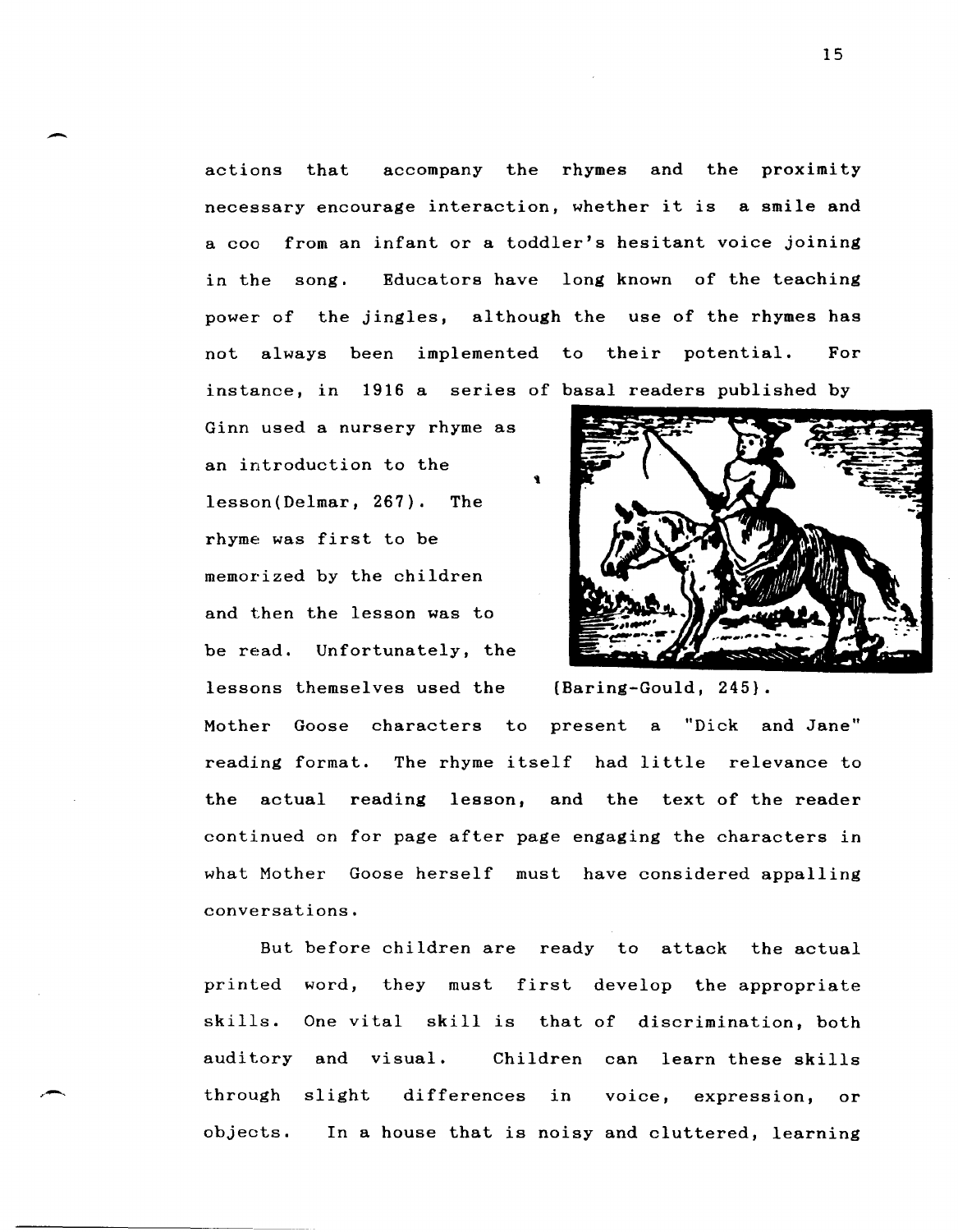to discriminate can become difficult, if not impossible(Bodger, 404). By using Mother Goose rhymes, children can learn to discriminate by alliteration, rhythm, rhyme, and refrain, while having so much fun in doing so that learning ceases to become a chore and is instead a pleasure.

-

Probably the most important thing a child needs when learning to read is a repertoire of oral skills. One approach to teaching reading is the Language Experience Approach. This school's philosophy is that if the child can say it, then it can be written, and if written can then be read. This approach takes some experience and has the child dictate a story related to that experience. What better motivator than these magical rhymes. Perhaps a pumpkin could be hollowed out and made into a house for Peter's wife, or several shoes could be compared to decide which would make the best home for the old woman and her children. From these simple activities, it is truly amazing what detailed and imaginative stories that children will create. And because the stories have been told by the children themselves, after reading along with the teacher a few times, the children can then read them on their own. Some would say this is memorization and not true reading, but others feel LEA is a valid technique which gives a child practice with real reading situations. While seeing a group of letters and knowing that the word is "cat" can be attributed to memorization, seeing that

16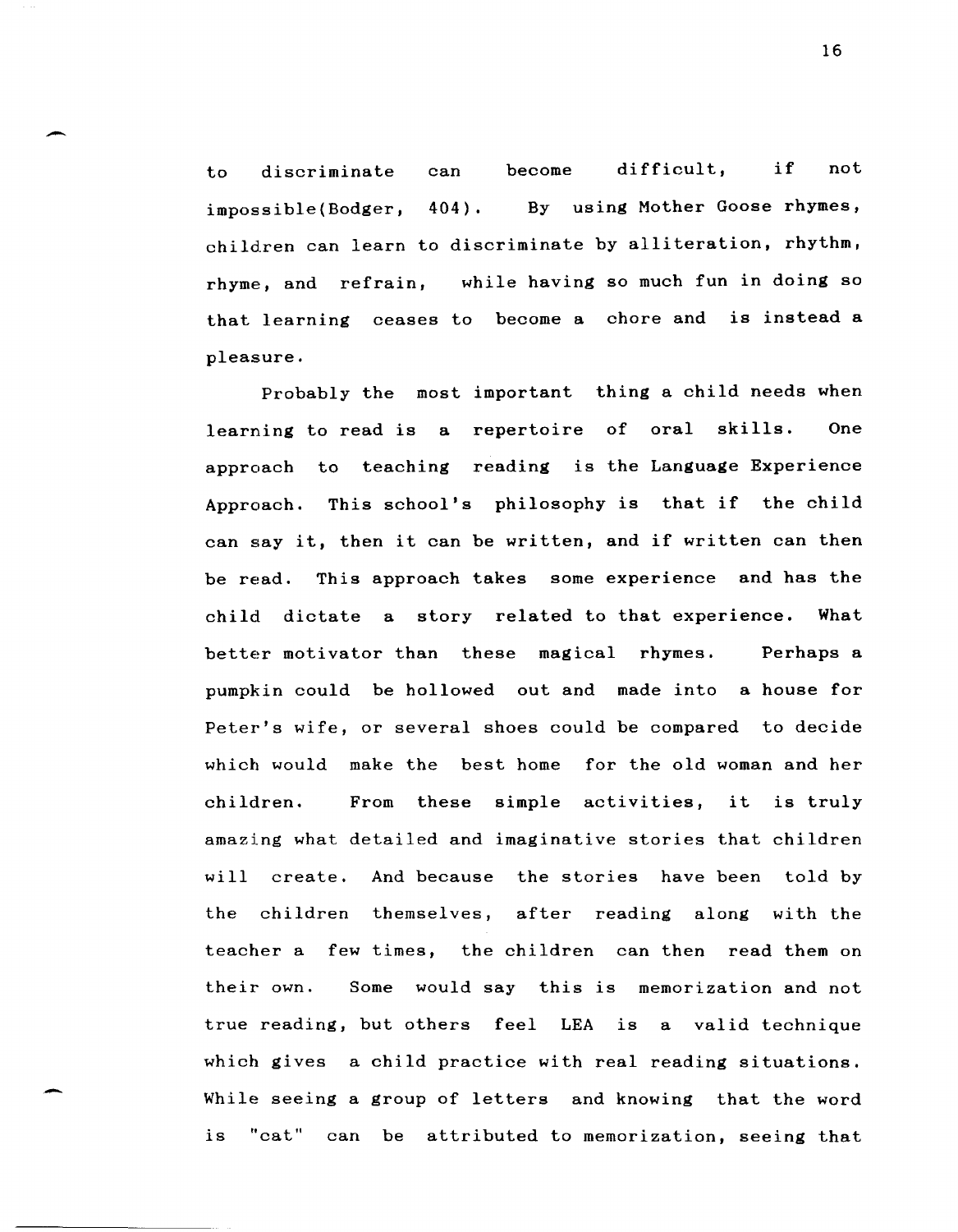word and comprehending what a cat is, is reading, if we accept the definition of reading as being gaining meaning from print. Reading and writing experiences with nursery rhymes are unlimited because of their utter silliness.

If for no other reason, then, Mother Goose's rhymes are valuable because of their creative possibilities. Joan Bodger quotes Walter de la Mare: "These are the rhymes ... that free the fancy, charm tongue and ear, delight the inward eye" (Bodger, 404). problem solving are easily Creative thinking and with nursery literature. We can set children thinking of ways for Little Bo Peep to find her sheep. Should she organize a search party, Put an add in the paper? We can dig up some of the nursery riddles for the children to solve. Children of today know immediately who Humpty Dumpty is, but before the rhyme was illustrated, it was meant to be a riddle to which the answer was that Humpty was an egg. Another example of a riddle rhyme is the following:

Little Nancy Etticoat

With a white petticoat,

And a red nose;

-

-.

She has no feet or hands,

The longer she stands

The shorter she grows(Delmar, 45).

The answer to this rhyme is a candle.

If children are a bit older, they can incorporate the rhymes into more formal types of writing. Letter writing,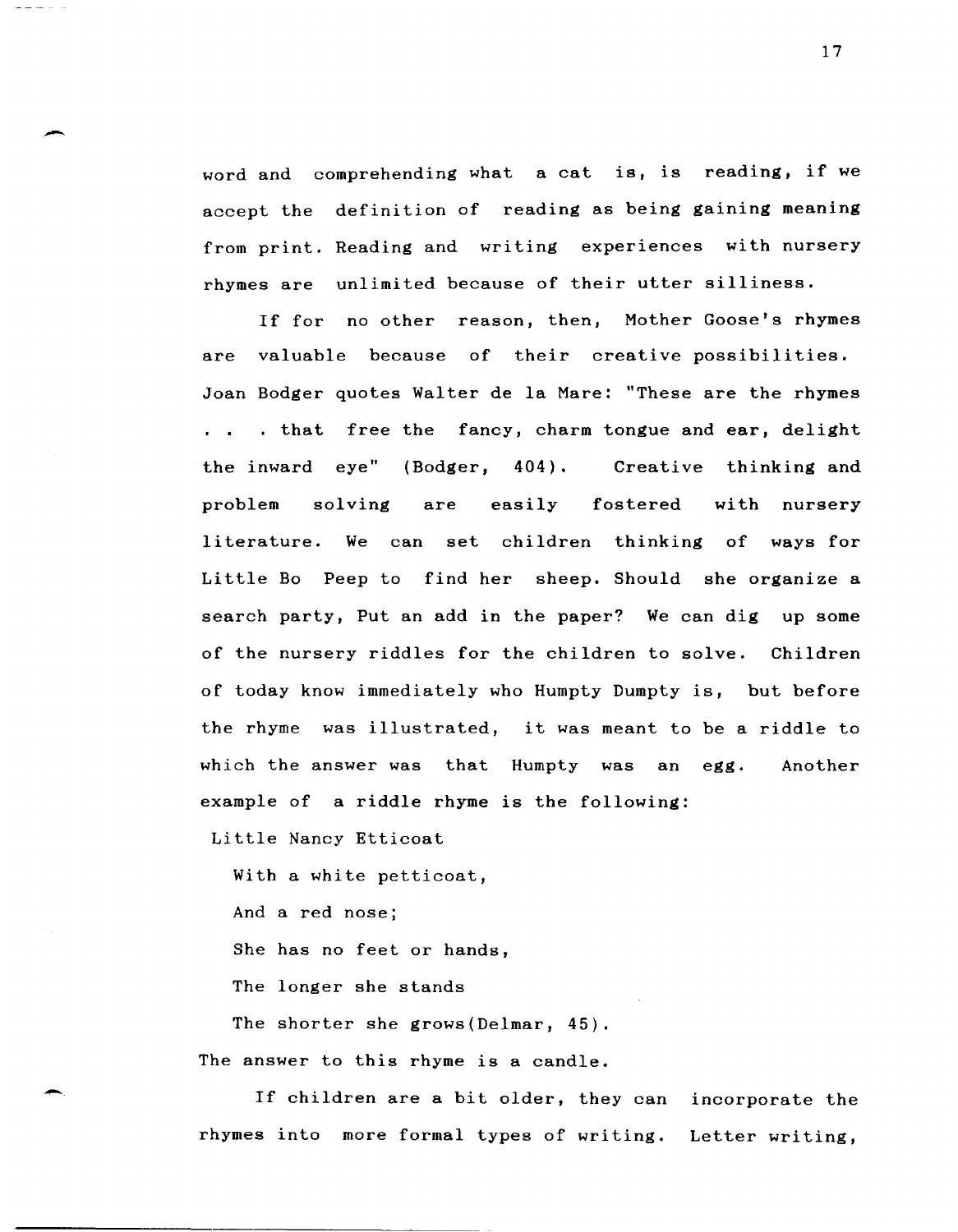for example, is a very successful use of the fictitious inhabitants of Mother Goose land. A good way to begin such an adventure is to read "The Jolly Postman" by Janet and Allan Ahlberg. This delightful little book follows the postman on his rounds and finds him delivering mail to fairy tale characters. Various types of mail are receiveda postcard, a business letter, an advertising flyer, and a formal invitation, for example. Children would enjoy patterning a letter to a favorite nursery character in which they could allude to the content of the rhymes as well as follow the correct format of the letter. Another

way to use nursery literature for writing is to have the children turn a rhyme into a news story. They must take care to include all important information who, what, when, where, why, and how. I have seen examples of such "nursery news" compiled into a newsletter format which can carry the experience into determining headlines, arranging the articles on the page, including pictures, and naming publication.

,-

It seems apparent, then, that the rhymes can be used not



Georgie Peorgie, pudding and pie, Kissed the girls and made them cry; When the girls begin to play, Georgie Peorgie runs away.

{Baring-Gould, 170}.

<u>..</u>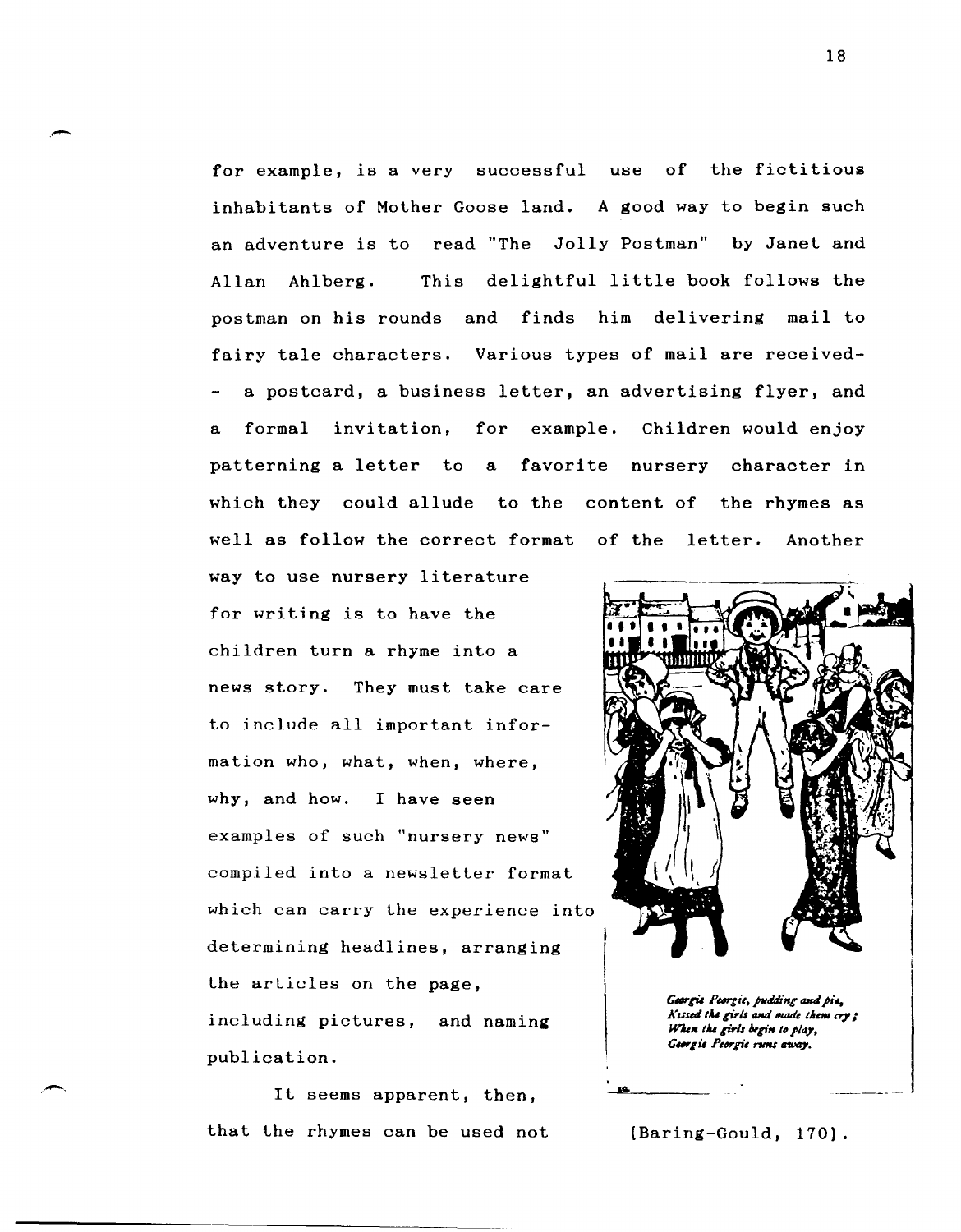only as a learning tool, but to build a positive attitude toward learning and school.

-

Finally, only the question of moral corruption remains. If the question is, "Were the rhymes written with the intention of teaching 'bad' morals?" then for me, the answer surely must be no. Morals are very much in the subjective domain; what is acceptable to one person is taboo to another. While critics like Geoffrey Handley -Taylor argue that the jingles encourage the wrong sort of behavior, others feel differently about the rhymes. According to Barchilon and Petit, "The rhymes are not to be analyzed in terms of logic common sense or moral value. The grossest mistake is to believe that their nonsensicality and often sadistic content can be 'corrupting' (Barchilon and Petit, 35).

Adults have a funny way of trying to guess how children think and to determine what is appropriate for them. standards, so that an adult decides that the rhymes are problem in doing so is that they use adult unsuitable because of what the adult sees in the rhyme, not what children see. One thing adults might consider is that children do not think as they do. A child has a very egocentric view of the world and a fairly brave outlook on life. A child is often not frightened of things which adults are, especially in the world of literature, perhaps because of the child's need for concrete experiences. Children often have difficulty visualizing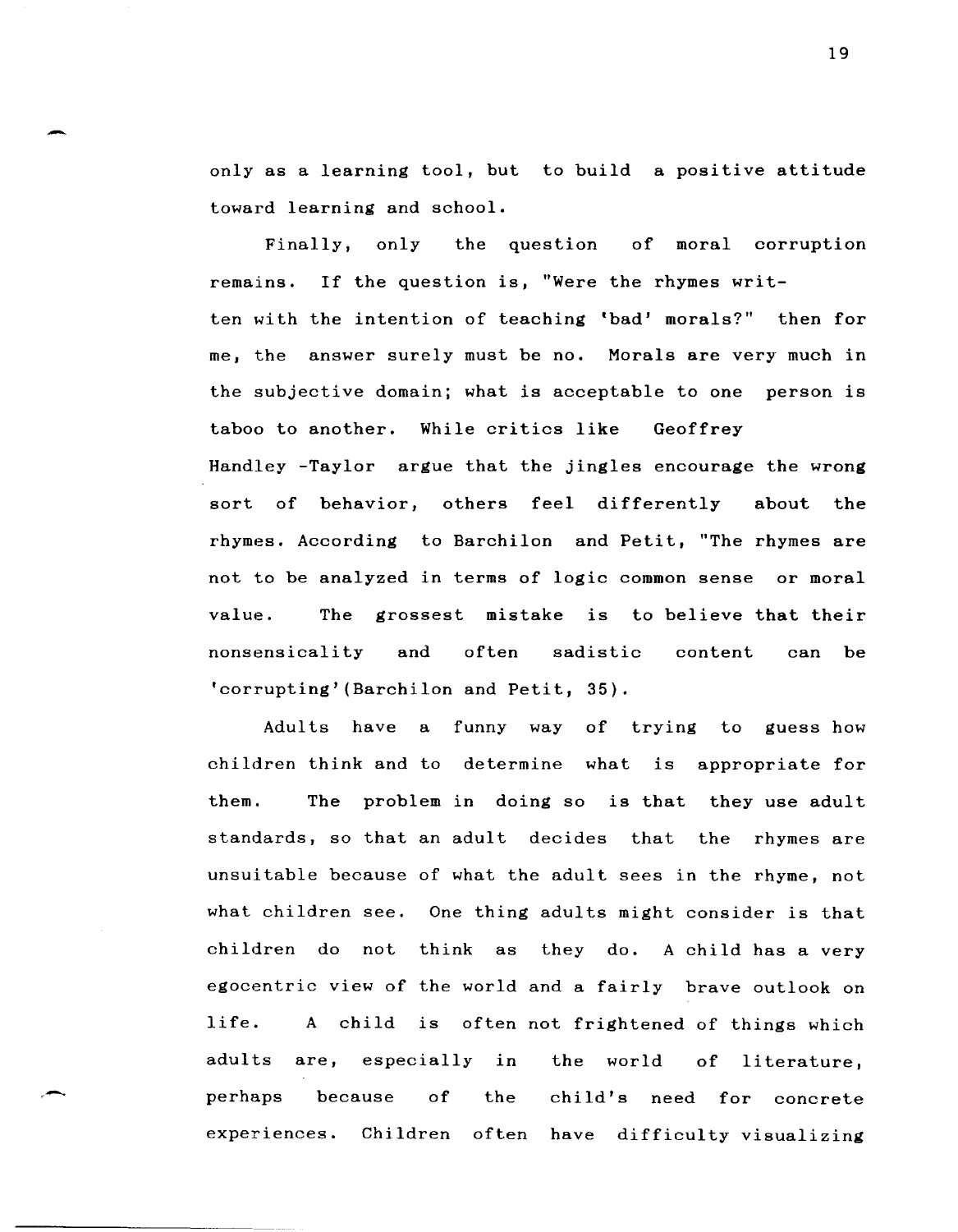abstract situations; because nursery rhymes are either read by the child or sung to children, they could be visualizing the rhymes any number of ways, and none may be the wayan adult interprets them. Also, to young children, such concepts as death are elusive. They have a hard time grasping the permanence of death; children think in terms of Wiley Coyote, who is crushed or flattened time and again but always comes back good as new. do not seem scary if they are seen as only a Such events temporary state of being. Additionally, adults have some strange need to analyze everything and then attach some symbolic meaning. Children take the world at face value; they accept the rhymes for what they are -- entertaining and fun.

For the moment, the debate over the appropriateness of nursery rhymes seems to be dormant. No doubt it will surface again in time, as most issues do, and as with most issues, will likely remain unsolved. It is, I think, important to remember that nursery rhymes have survived from the sixteenth century (and possibly before) to the present. They survived in [Bleiler, 5].

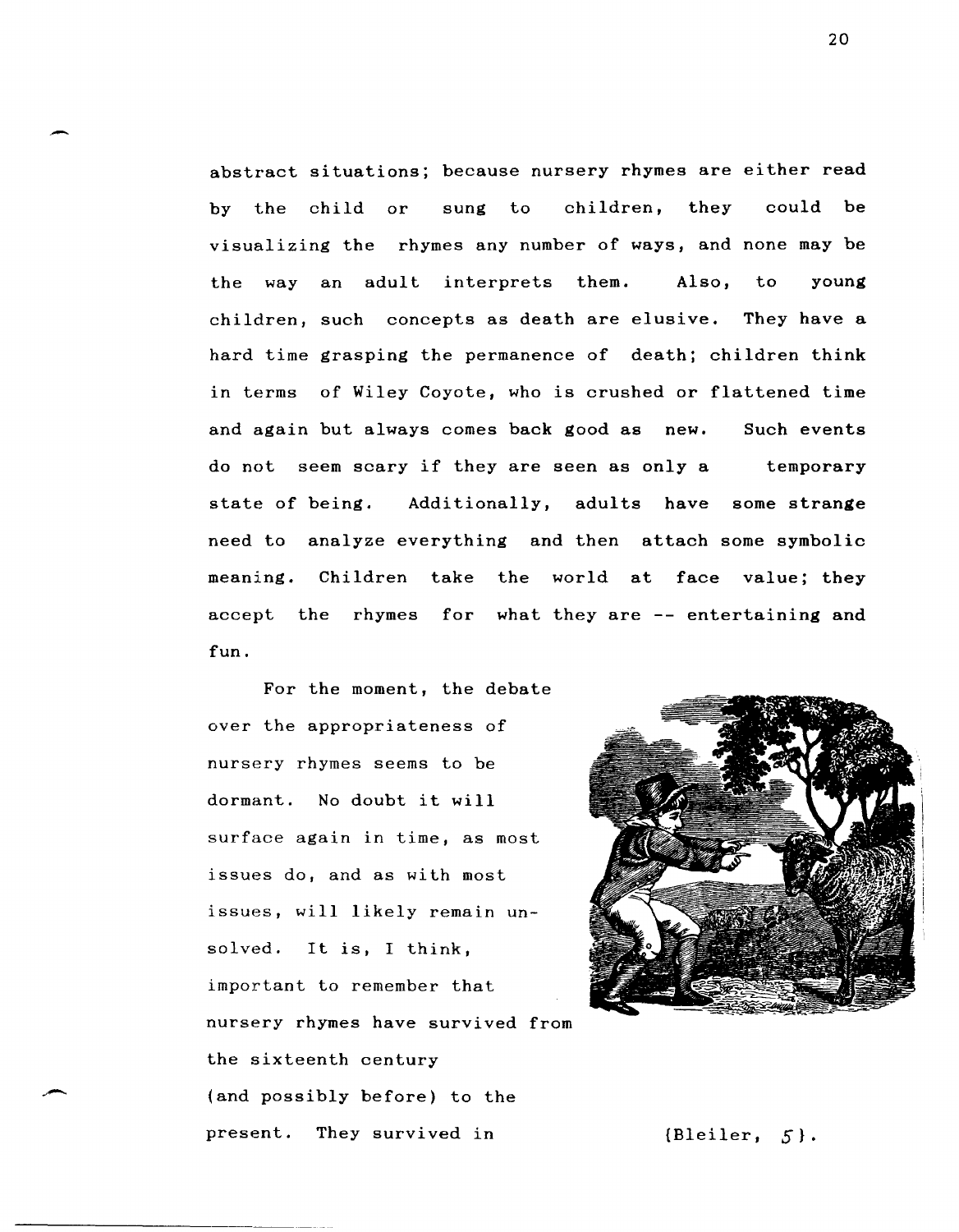great part because they were picked up by children and handed down from parents to children, or passed from child to child and cherished by children everywhere. And chances are, right at this moment, some child, somewhere, is sharing a song or verse with Mother Goose.

,-



(Bleiler, 98).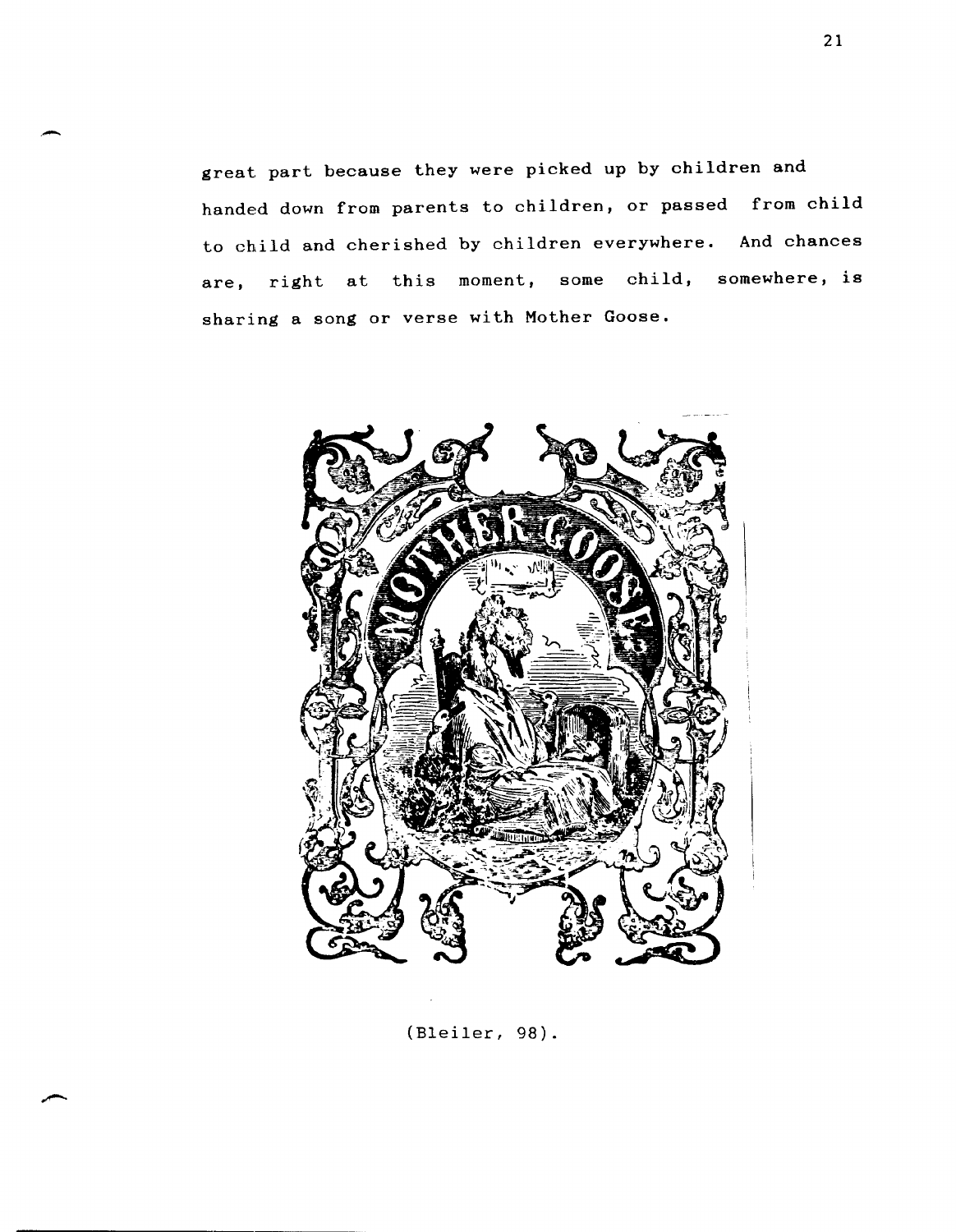## Works Cited

Arbuthnot, May Hill. Introduction. The Real Mother Goose. **<sup>t</sup>** Chicago: Rand McNally, 1916.

-

Barchilon, Jacques and Pettit, Henry. The Authentic Mother Goose. Denver: Swallow, 1960.

- Baring-Gould, Ceil and William S. The Annotated Mother Goose.<br>**New York: Potter, 1962.**
- Bettelheim, Bruno. Surviving and Other Essays. New York: Knopf, 1979.
- Bleir, E. F. Introduction. Mother Goose's Melodies. New York: Dover Publications, 1970.

Bodger, Joan. "Mother Goose: Is the Old Girl Still Relevant?" Wilson Library Bulletin (1969): 402-08.

Darnton, Robert. The Great Cat Massacre and Other Episodes in

French cultural History. New York: Basic Books, 1984.

Delmar, Gloria T. Mother Goose From Nursery to Literature. Jefferson: McFarland, 1987.

Eckenstein, Lina. Comparative Studies in Nursery Rhymes. London: Singing Tree Press, 1968.

Mother Goose's Nursery Rhymes. New York: Knopf, 1984.

Random House Book of Mother Goose. New York: Random House, 1986.

Seaburg, D. 1. "Is There a Literature for the Disadvantaged

Child?" Childhood Education (1969): 508-12.<br>**Spier, Peter.** Afterword. <u>London Bridge is Falling Down</u>. New York: Doubleday, 1967.

Thomas, Katherine Elwes. The Real Personages of Mother Goose.